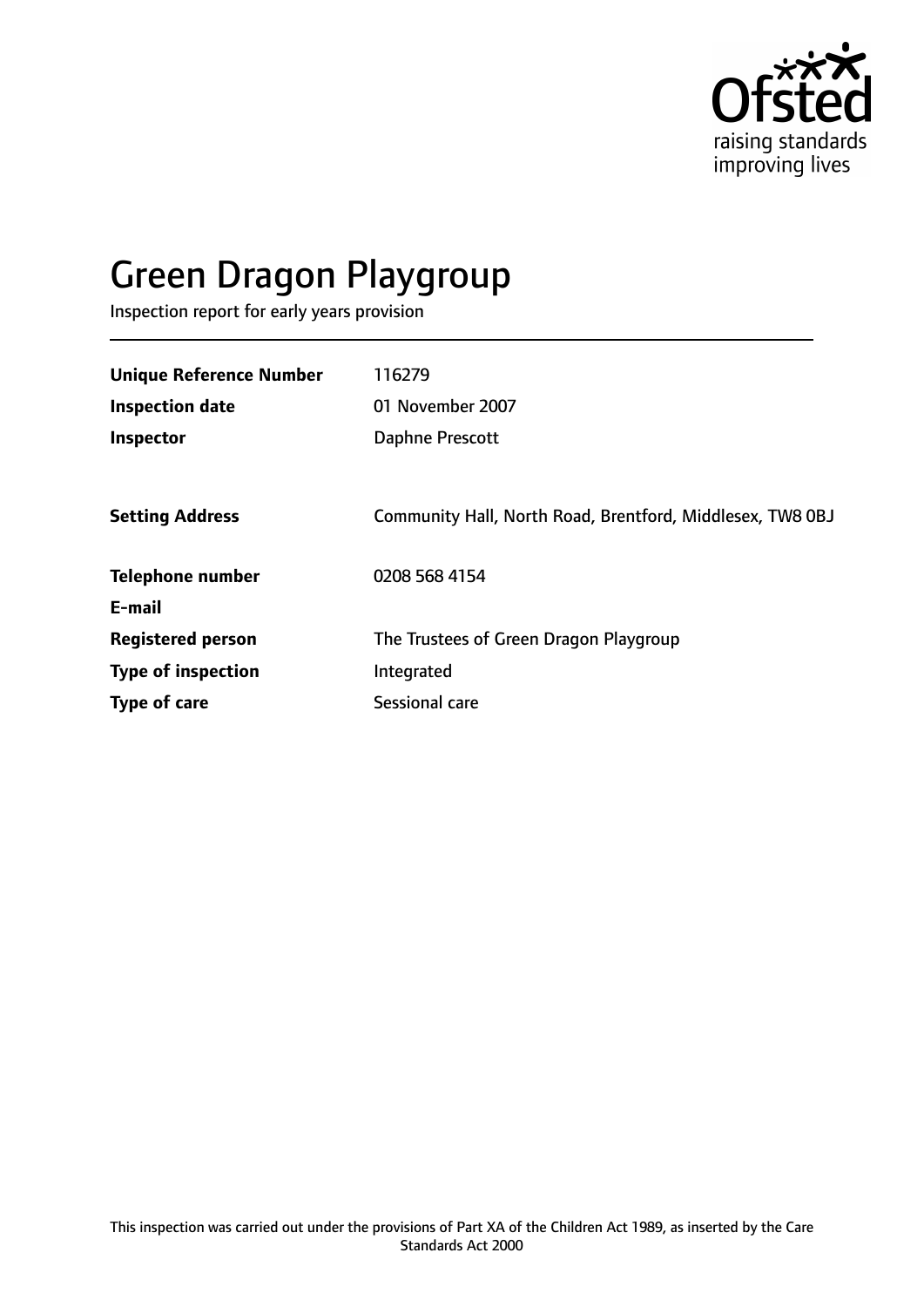#### **ABOUT THIS INSPECTION**

The purpose of this inspection is to assure government, parents and the public of the quality of childcare and, if applicable, of nursery education. The inspection was carried out under Part XA Children Act 1989 asintroduced by the Care Standards Act 2000 and, where nursery education is provided, under Schedule 26 of the School Standards and Framework Act 1998.

This report details the main strengths and any areas for improvement identified during the inspection. The judgements included in the report are made in relation to the outcomes for children set out in the Children Act 2004; the National Standards for under 8s day care and childminding; and, where nursery education is provided, the *Curriculum guidance for the foundation stage.*

The report includes information on any complaints about the childcare provision which Ofsted has received since the last inspection or registration or 1 April 2004 whichever is the later.

## **The key inspection judgements and what they mean**

*Outstanding: this aspect of the provision is of exceptionally high quality Good: this aspect of the provision is strong Satisfactory: this aspect of the provision is sound Inadequate: this aspect of the provision is not good enough*

For more information about early years inspections, please see the booklet *Are you ready for your inspection?* which is available from Ofsted's website: *www.ofsted.gov.uk.*

## **THE QUALITY AND STANDARDS OF THE CARE AND NURSERY EDUCATION**

On the basis of the evidence collected on this inspection:

The quality and standards of the care are inadequate - notice of action to improve. The registered person does not meet the National Standards for under 8s day care and childminding.

The quality and standards of the nursery education are satisfactory.

## **WHAT SORT OF SETTING IS IT?**

Green Dragon Playgroup is managed by a voluntary management committee, made up of parents of children at the pre-school. It opened in 1993 and operates from a large hall area in Green Dragon Primary School in Brentford in the London borough of Hounslow.

A maximum of 26 children may attend the playgroup at any one time. The playgroup is open each weekday from 09:15 to 11:45 and two afternoons from 12:30 to 15:00, term time only. All children share access to a secure, enclosed, outdoor play area.

There are currently 48 children aged two to under five years on roll. Of these two children receive funding for nursery education. Children come from the local and wider community. The playgroup currently supports a number of children with learning difficulties and/or disabilities, and also supports a number of children who speak English as an additional language.

The playgroup employs eight staff, of these; six of the staff including the manager hold appropriate early years qualifications.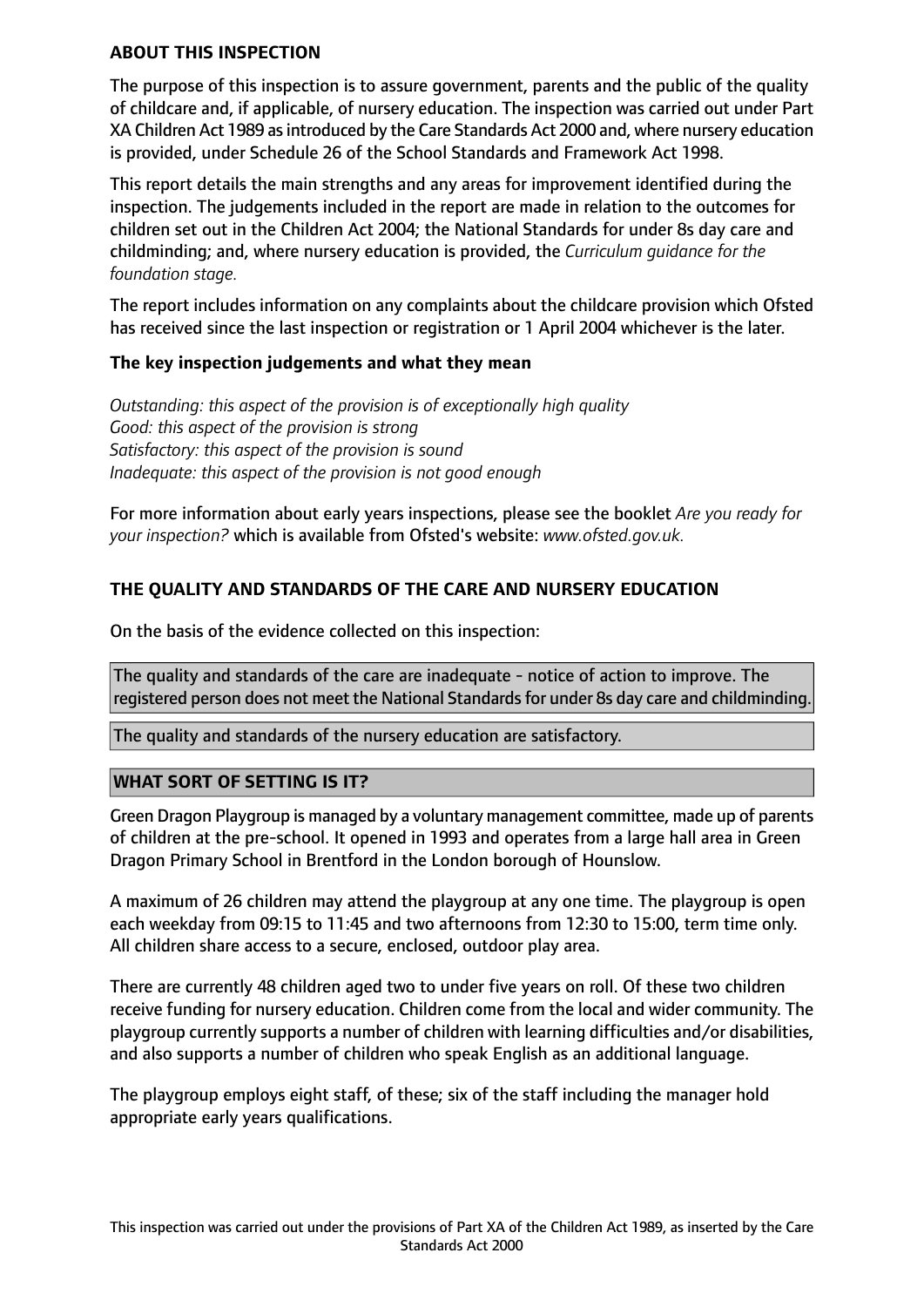#### **Helping children to be healthy**

The provision is satisfactory.

Children are cared for in a warm, clean setting. There are suitable procedures in place to ensure that the setting is kept clean. For example, staff wash the tables with an anti-bacterial spray before and after snacks. Children are beginning to learn about personal hygiene through some daily routines. For example, they know to wash their hands after using the toilet. However, children are not encouraged to wash their hands before sitting down to eat their toast. In addition, children are sharing a bowl of water to wash their hands after creative activities during the session. This compromises children's health. They receive suitable first aid treatment in the event of an accident as some staff hold valid first aid certificates. All relevant policies and procedures are in place for medication administration and accidents. Children do not attend if they are sick or infectious as clear information is shared with parents to help prevent the spread of infections.

Children are beginning to have an understanding of healthy eating as they are offered a variety of fresh fruit at snack time. During this time children and staff sit together in small groups which create a lovely, relaxed and social atmosphere and promote children's social skills. Their individual dietary needs are known and followed by staff as information is clearly recorded which is discussed with parents. Throughout the session a jug of drinking water and cups are available in the play room. Children independently help themselves to drinks when they are thirsty.

Children are developing a positive attitude to exercise which is enjoyed on a daily basis. They enjoy playing outside having fun running around in the garden. Older children are developing their physical skills. They enjoy playing football, kicking the ball to their friends. They show increasing control as they are able to manipulate a range of small tools and equipment successfully. For example, children are competent in using the rolling pin to roll out the play dough and are able to use pencils and scissors with good control. Younger children have the opportunity to develop control over their bodies; they are learning how to climb and slide down the slide.

## **Protecting children from harm or neglect and helping them stay safe**

The provision is satisfactory.

Children benefit from the welcoming surroundings as staff greet them and their parents warmly, helping children to feel secure and content. They are cared for in a suitably organised environment, as space within the hall is used well, there is plenty of room which means that children are able to move around and play either at a table or on the floor in comfort and safety. They have access to a satisfactory range of toys and resources that help towards meeting the learning and developmental needs.

Children are cared for in a child focused environment where most risks are identified and reduced to safeguard the children. For example, staff check the toys and equipment on a regular basis to reduce any hazards. They are kept safe indoors as staff monitor the entrance at the beginning and end of sessions to ensure children are dropped off and collected safely. Staff are very vigilant in closely supervising the children to help keep them safe when playing outside in the garden. However, a section of fencing and the gate is low level and poses a risk to children.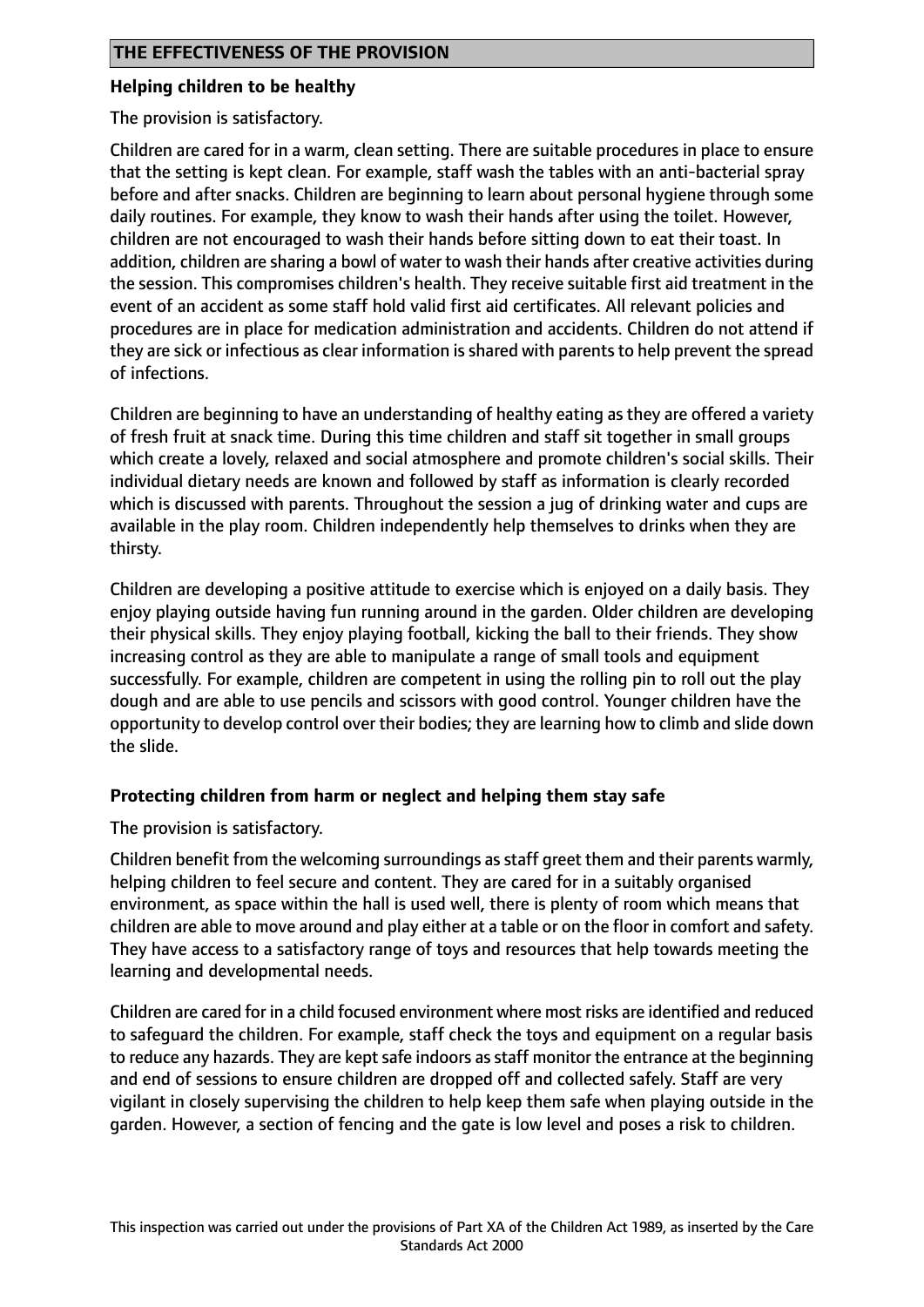Regular fire drills are practised which helps children gain an awareness of fire safety and emergency procedures.

Children's welfare is safeguarded by the staff's sound knowledge of child protection matters. They understand the signs and symptoms of possible child abuse and are familiar with the reporting procedure to follow if they are concerned about a child.

## **Helping children achieve well and enjoy what they do**

The provision is satisfactory.

Children enjoy their time in the setting; they are happy and confident. Staff provide appropriate care and support for the children, this helps them to separate confidently from their parents and carers.

Younger children's care and learning is promoted as staff have an understanding of how to meet their needs. Staff use the Birth to three matters framework, providing activities that support younger children's development and learning. Younger children take part in all the activities offered, for example, they have great fun playing with natural materials, such as play dough. They are developing their fine motor skills and creative abilities as they confidently manipulate paintbrushes. They smile with a great sense of achievement when they have finished their painting. Some children enjoy listening at group time. However, not all the children are engaged and involved at group time because the group istoo large and children become restless. Children enjoy singing and have fun as they energetically join in action songs.

## Nursery Education

The quality of the teaching and learning is satisfactory. Staff demonstrate an understanding of the Foundation Stage, and stepping stones. They observe children's progress through observation. However, they do not always assess children's progress to help plan the next steps in their learning.

Children have good relationships with staff, and children are treated with respect. This is reflected in the children's good behaviour. They receive plenty of attention and support from the staff as they are always nearby to offer guidance when needed. Staff question children in order to encourage them to learn. However, this needs to be developed further to assist and extend children's learning and to help children think for themselves. Children are confident and able to express their needs as they ask the staff to play with them, for example, in the home corner or outside playing football. Children are beginning to develop good relationships with one another and are learning to share and take turns when playing games. Some children enjoy listening to stories. However, at story time older children sometimes become distracted as the group is too large and they lose their concentration.

Children play with the toys and activities that staff set up each morning. However, they are sometimes unable to make independent choices for themselves, which means their independence is not always promoted. For example, at the puzzle table children complete the puzzles provided, but are unable to choose other puzzles as these are not easily available to the children as they are stored away in the store cupboard.

Children recognise their own names on cards, helping children understand that labels and print carry meaning. They are learning the concepts of simple number operations through everyday situations and learning to count numbers one to 10. They are beginning to use language to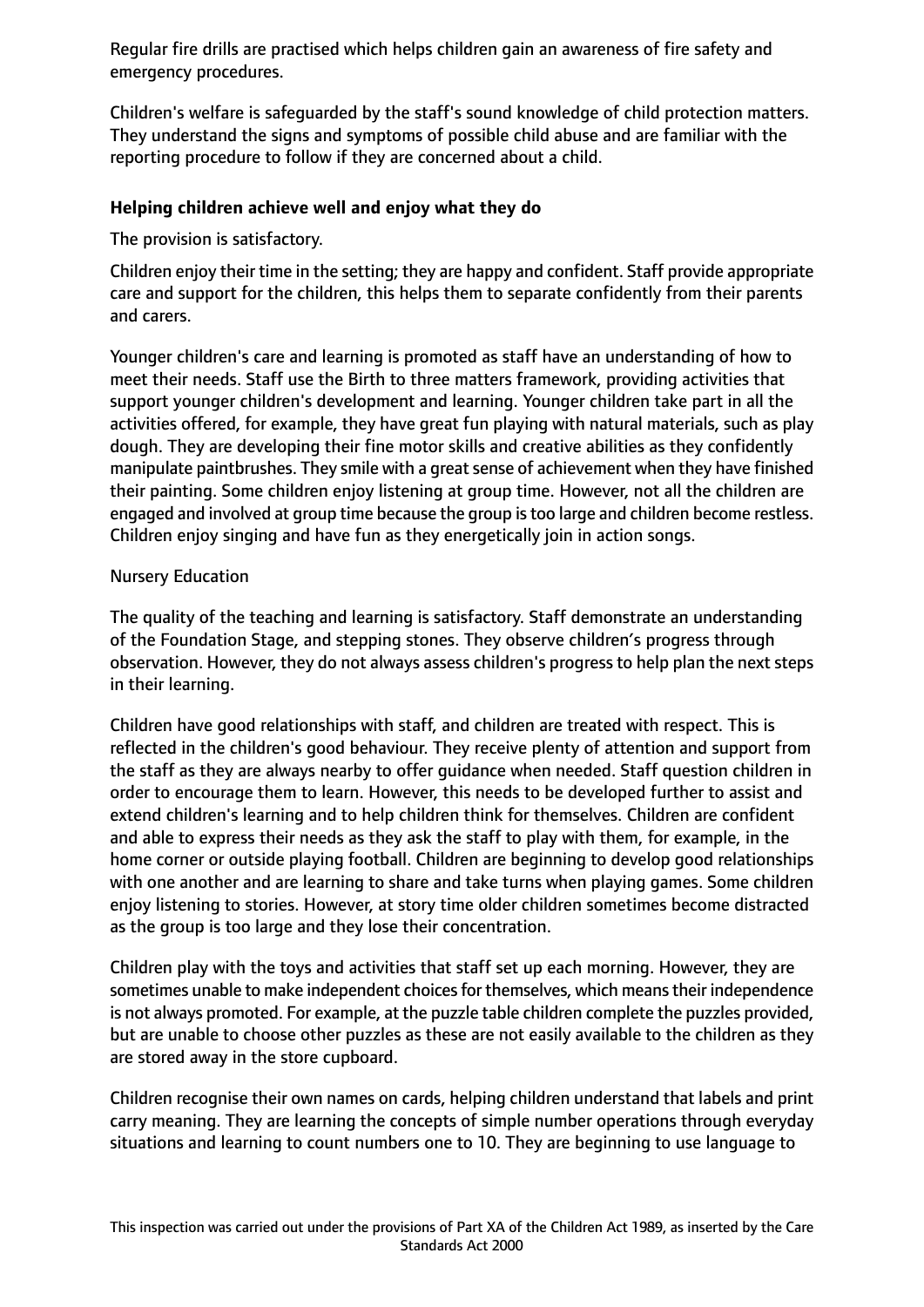describe and compare shape and size. They are beginning to learn about their own culture, and others, through the celebration of a range of festivals throughout the year.

Children are developing knowledge and understanding of sense of time through discussions about past events with staff and their families. They have opportunities to express and develop their creativity through imaginative play as they show their imagination when acting out simple storylines and role-play together. Children are eager to play in the home corner and enjoy pretending to make their lunch with play dough. At tidy up time they are happy to tidy up the home corner and are praised by the staff when they have done this task well. Children enjoy exploring different colours and textures whilst painting and gluing. Children can sing simple songs from memory and they participate actively at singing time.

## **Helping children make a positive contribution**

The provision is satisfactory.

All children are welcomed and play a full part in the setting because staff value each child as an individual. They are respected as individuals and are given appropriate praise and support to enhance self-esteem and confidence. Children are learning to be kind and respectful towards each other because the staff are appropriate role models and set good examples. Children learn the boundaries of acceptable conduct in ways that they can understand, as staff use age-appropriate and positive strategies to manage any difficulties that arise. This positive approach fosters children's spiritual, moral, social and cultural development. Children learn about themselves and the wider world through planned activities and discussions, helping children to understand different cultural practices. Children with learning difficulties or disabilities are welcome into the setting as the staff have a positive attitude towards this area of childcare. The staff adapt their ways of working to ensure all children are included and able to reach their potential.

Partnership with parents of children who receive nursery education is satisfactory. Parents spoken to on the day of the inspection said that they are happy with the educational progress their children are making. They have the opportunity to discuss their child's progress. Staff maintain a record of the children's observationsthrough individual books and these are available for parents to view.

Children benefit from the friendly interaction between staff and parents. Staff obtain detailed information about each child's individual needs from parents to ensure that children receive the appropriate care. A notice board displays relevant information and policies and procedures of the setting are also available for parents to view, which helps towards promoting children's safety and welfare. Staff recognise the importance of working with parents to ensure that children's needs are well met. Parents receive verbal feedback from staff about their child's morning.

#### **Organisation**

The organisation is inadequate.

Since the last inspection there have been several changes to committee members. Appropriate notification and the required documentation have not been forwarded to Ofsted with regard to informing Ofsted of the changes of committee members of the pre-school. This is a breach of regulation.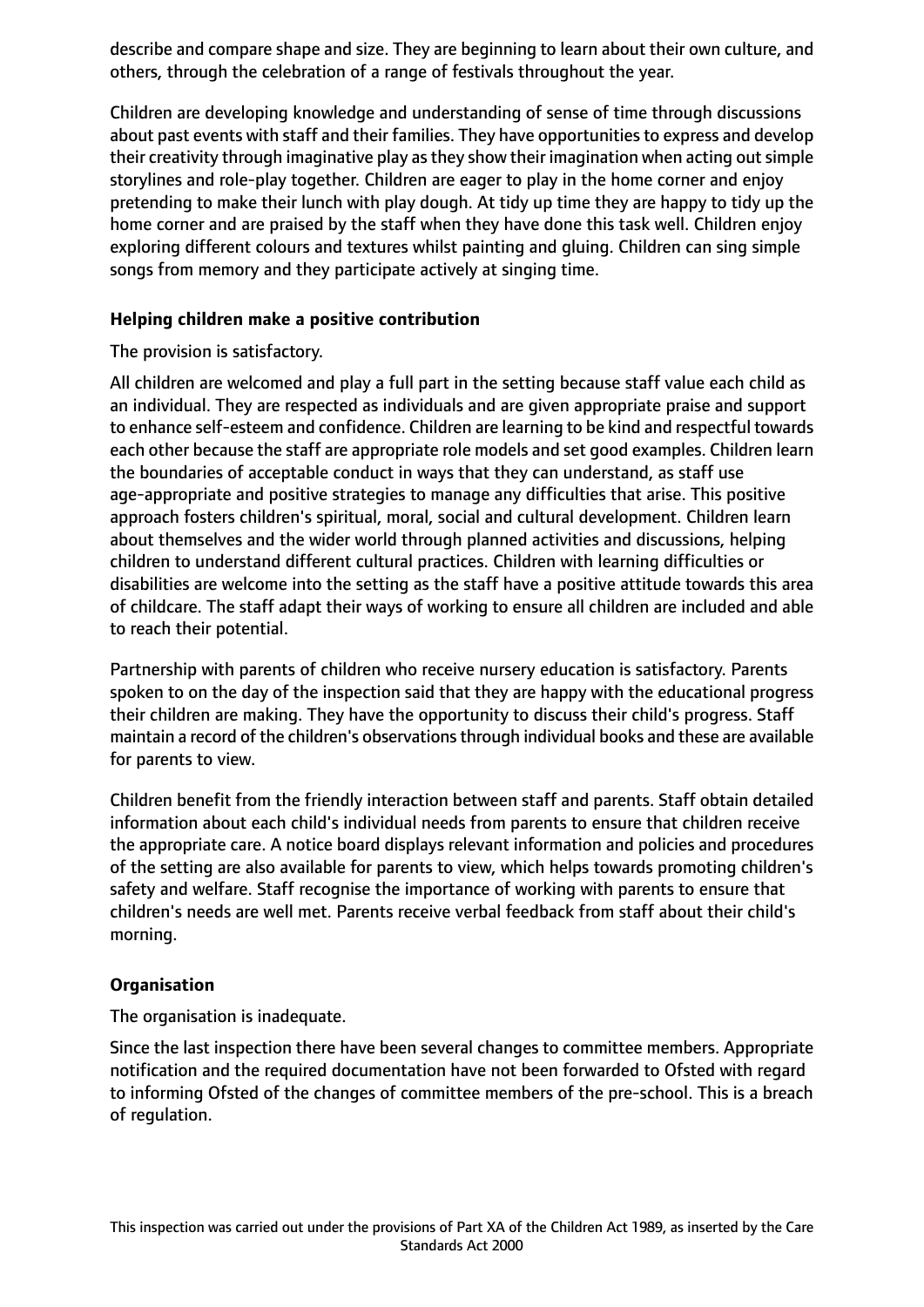The leadership and management of the setting for nursery education is satisfactory. The manager is committed to the improvement of quality childcare and education for children, and understands the importance of providing activities which promote children's development in all the six areas of learning and monitoring the quality of teaching. The manager is also aware that the recording of children's development and future learning to help children progress through the stepping stones needs developing. The manager and staff work well together as a team, and focus on the needs of the children. Although, the organisation of hand washing routines' group times and a safety issue regarding the fencing and gate needs to be addressed. Children's care and learning is supported by the effective deployment of staff because the manager maintains the child-staff ratios which help to ensure children's wellbeing. Staff ensure all children are secure and happily engaged in activities.

Children's welfare is safeguarded because most of the required records and documentation are in place to ensure the smooth day-to-day running of the setting. The written policies and procedures practised by staff also help ensure children's wellbeing and protection. Staff work with parents to ensure they have a good knowledge of children's individual needs. Children and staff benefit from the positive working relationship between parents and staff. The staff are kind and caring and consequently, children are happy in the setting.

The setting does not meet the needs of the range of children for whom it provides care.

## **Improvements since the last inspection**

At the last care inspection the manager agreed to gain knowledge of the procedure to follow should a child present with a notifiable infectious disease and devise a written policy. A written policy is in place which includes procedures to follow and an appendix of information for incubation periods and exclusion recommendations for parents to prevent the spread of infections to help protect children.

At the last nursery education inspection the manager agreed to: improve the outside play area to increase opportunities for extending children's large scale movements; increase the use of resources to encourage role play situations that extend imagination and competence in all areas of learning particularly in areas of mathematics, music, spontaneous writing and information technology; and develop a system to evaluate strengths and weaknesses in the quality of teaching.

The pre-school have purchased a wider variety of physical equipment that provides children with physical challenges and experiences. They have opportunities to develop their imagination, write for different purposes, recognise numbers, explore music and have access to information technology and explore how things work. The manager has developed a system to monitor the quality of teaching to enhance and support children's learning.

## **Complaints since the last inspection**

Since the last inspection there have been no complaints made to Ofsted that required the provider or Ofsted to take action in order to meet the National Standards.

The provider is required to keep a record of complaints made by parents, which they can see on request. The complaints record may contain complaints other than those made to Ofsted.